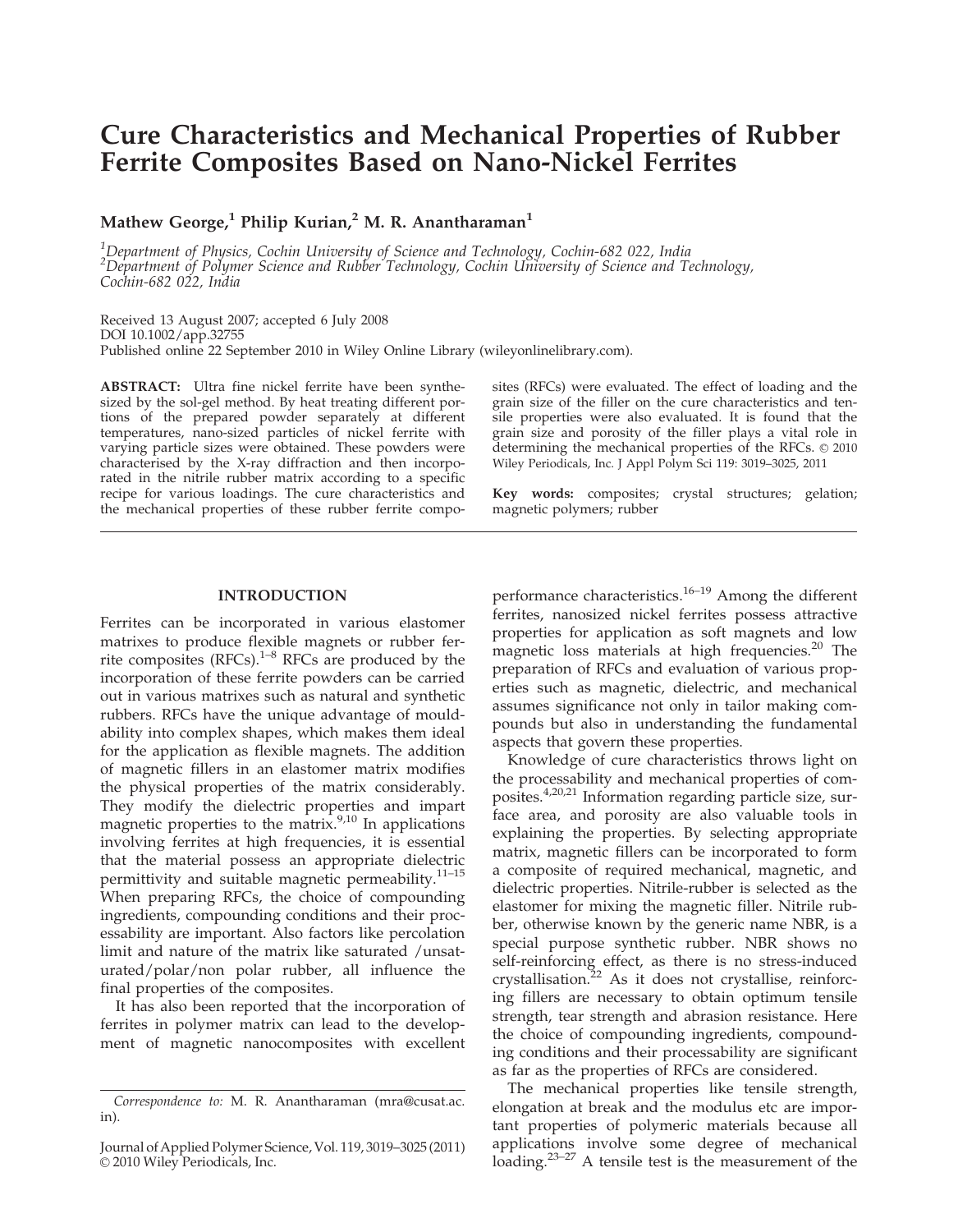ability of a material to withstand the forces that tend to pull it apart and to determine to what extent the material stretches before breaking. Different types of polymeric materials are often compared on the basis of their tensile strength, elongation at break and modulus. Hence the evaluation of these properties also assumes significance in making devices based on RFCs. The mechanical properties namely tensile strength, elongation at break, modulus at 100% elongation and 200% elongation of the prepared RFCs are evaluated and they are studied as a function of loadings and particle size of the fillers.

The parameters namely particle size, porosity and surface area of the ceramic filler plays a very important role in determining the mechanical properties of the composite. Since, after incorporation of fillers, RFCs are to be cured, their effects on the cure parameters are also to be determined.

The mechanical properties of the vulcanisate is also dependent on the amount of filler in the matrix and their porosity/particle size/surface area. Hence the evaluation of their cure characteristics and estimation of their mechanical properties is a prerequisite for further applications.

Here in our present investigation, ferrite fillers are incorporated in various loadings into nitrile rubber and their cure parameters are evaluated. Further after curing and moulding, their mechanical properties are investigated. Factors like tensile strength, modulus and elongations are determined as per ASTM. The results are correlated with loadings of the filler, particle size and porosity. The details of these findings are presented here.

#### EXPERIMENTAL

#### Preparation and characterisation of nickel ferrite

Analytical grades of  $Fe(NO<sub>3</sub>)<sub>3</sub>$ .9H<sub>2</sub>O and Ni(NO<sub>3</sub>)<sub>2</sub>.  $6H<sub>2</sub>O$  taken in a 2 : 1 ratio were dissolved in ethylene glycol at about  $40^{\circ}$ C. After heating the sol of the metal compounds to around  $60^{\circ}$ C a wet gel is obtained. The obtained gel when dried at about  $100^{\circ}$ C self ignites to give a highly voluminous and fluffy product. The powder obtained by the sol-gel method was kept as such and nanosized particles of  $NiFe<sub>2</sub>O<sub>4</sub>$  with varying particle sizes were obtained by heat treating different portions of the prepared powder separately for 12 h at 300, 600, and 900°C.

## Structural characterisation

The structural characterisation of all the four samples was carried out by the X-ray diffraction (XRD) technique on a Rigaku  $D_{\text{max}}/2C$  diffractometer with nickel filter using Cu-K $\alpha$  radiation (wavelength  $\lambda =$  $1.5418$  A).

The average particle size was determined from the measured width of their diffraction curves by using Debye Scherrer formula

$$
D = \frac{0.9\lambda}{\beta \cos \theta} \tag{1}
$$

Here  $\lambda$  is the wavelength of Cu K<sub>a</sub> radiation ( $\lambda =$ 1.5406 A),  $\beta$  is the angular width in radians which is equal to the full width at half maximum.

The X-ray density of the prepared ceramic samples were calculated using the relation

$$
\rho_x = \frac{nM}{a^3 N} \tag{2}
$$

where *n* is the no. of molecules/unit cell,  $M$  is the molecular weight, a is the lattice parameter and N is the Avogadro number.

The apparent density is calculated by considering the cylindrical shape of the pellets and by using the relation

$$
\rho_a = \frac{m}{V} = \frac{m}{\pi r^2 h} \tag{3}
$$

where  $m$  is the mass  $r$  the radius and h the thickness of the pellet.

Porosity P of the ferrite samples were then determined by employing the relation

$$
P = \frac{\rho_x - \rho_a}{\rho_x} \tag{4}
$$

The surface area in  $m^2/g$  was obtained using the relation

$$
S = \frac{6000}{D\rho} \tag{5}
$$

where  $"D"$  is the diameter of the particle in nm and " $\rho$ " the density of the particle in  $g/cc.<sup>8,9</sup>$ 

# Transmission electron microscopy

The synthesized samples were viewed under transmission electron microscope for the determination of particle size (Model-XGT-5700 WR EDXRF).

## Incorporation of  $NiFe<sub>2</sub>O<sub>4</sub>$  fillers in rubber matrix

The magnetic fillers synthesized by sol-gel method were incorporated in nitrile rubber matrix according to a specific recipe.<sup>21,22</sup> Compounds were prepared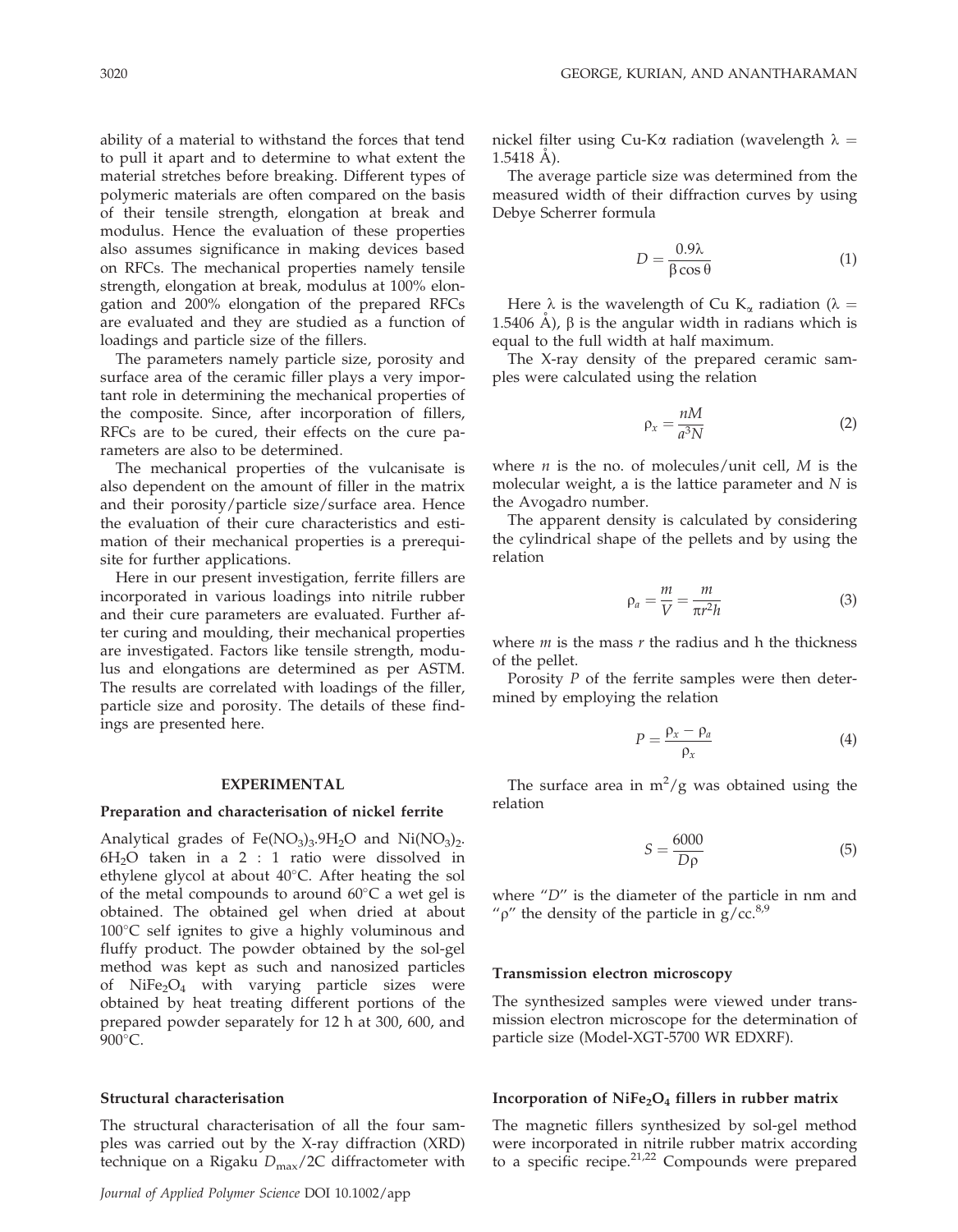

Figure 1 X-ray diffraction pattern of the (a) sol-gel prepared NiFe<sub>2</sub>O<sub>4</sub> powder, (b) the NiFe<sub>2</sub>O<sub>4</sub> powder heated at 300 $\degree$ C, (c) at 600 $\degree$ C, and (d) 900 $\degree$ C all for a duration of 12 h.

for various loadings of nickel ferrites; 20, 40, 80, and 120 phr with various grain sizes.

# Cure characteristics

The cure characteristics of the composites were determined using a Goettfert elastograph model 67.85. Cure characteristics gives the minimum torque, scorch time, cure rate, maximum torque, and cure time of the composite. Cure temperature is fixed at  $150^{\circ}$ C. The time required for the optimum cure of the sample is determined from the respective cure characteristics.

#### Evaluation of mechanical properties

Tensile properties of the RFCs are determined as per ASTM D 412 (1980) using dumb-bell shaped specimens on an Instron Universal Testing Machine, Model 4411 Test System. Specimens for the tests are punched out of compression moulded sheets along the mill grain direction using a standard die. The thickness of the narrow portion is measured by bench micrometer gauge. The sample is held between the two grips on the UTM, the upper grip of which is fixed. The rate of separation of the power actuated lower grip is fixed at 500 mm/min. The tensile strength, elongation at break and modulus at different elongations which are some of the important indications of the strength of the materia $\tilde{d}^{4,15-20}$  are recorded and evaluated after each measurement by the microprocessor.

# RESULTS AND DISCUSSIONS

The XRD pattern of the four samples of  $NiFe<sub>2</sub>O<sub>4</sub>$ powders synthesized by the sol-gel technique is depicted in Figure 1(a). A sharp increase in the crystalline nature of the nickel ferrite powders is observed as the firing temperature was increased which is recorded as a decrease in the broadening of the peaks in the diffraction pattern. This clearly indicates that the grain size has increased with increase of firing temperature. The grain size of the four samples heated at different temperatures is calculated using eq (1) and the results are given in Table I.

XRD of the composite samples are provided as Figure 1(b). Typical transmission electron microscopic figure are also provided Figure 1(c). From the particle size analysis, it is found that the particle size analysis from the XRD and TEM are almost agreeable (Table I).

# Cure characteristics of RFC

Figure 2 shows the variation of scorch time with loadings of nickel ferrite with varying particle sizes. The scorch time  $(t_{10})$  decreases with the loadings of the fillers. All the samples show the same variation. The decrease in scorch time with increase in filler loading is due to the increase in the heat of mixing, with increase in filler loading.

Cure time is defined as the time required for optimum vulcanization of the samples. From Figure 3 it is seen that cure time sharply decreases for initial filler loadings (20 phr) and then increases for higher loadings. The high cure times at higher filler loading, is due to the adsorption of curatives by the filler particles.

RFCs based on nickel ferrites fired at low temperatures and having low grain sizes, the cure time

TABLE I Structural Parameters of Sol-Gel Synthesized NiFe<sub>2</sub>O<sub>4</sub>

| Firing temperature $(^{\circ}C)$ | Particle<br>size $(nm)$ $(XRD)$ | Particle<br>size (TEM) | Specific surface<br>area $(m^2/g)$ | Theoretical<br>density $(g/cc)$ | Experimental<br>density $(g/cc)$ | Porosity $(\% )$ |
|----------------------------------|---------------------------------|------------------------|------------------------------------|---------------------------------|----------------------------------|------------------|
| As prepared powder               | 9.2                             | 9.5                    | 182.7                              | 5.38                            | 3.585                            | 33.36            |
| 300                              | 12.4                            | 12.5                   | 124.6                              | 5.41                            | 3.871                            | 28.5             |
| 600                              | 14.9                            | 15                     | 91.3                               | 5.53                            | 4.38                             | 20.79            |
| 900                              | 22                              | 25                     | 54.56                              | 5.537                           | 5.01                             | 9.51             |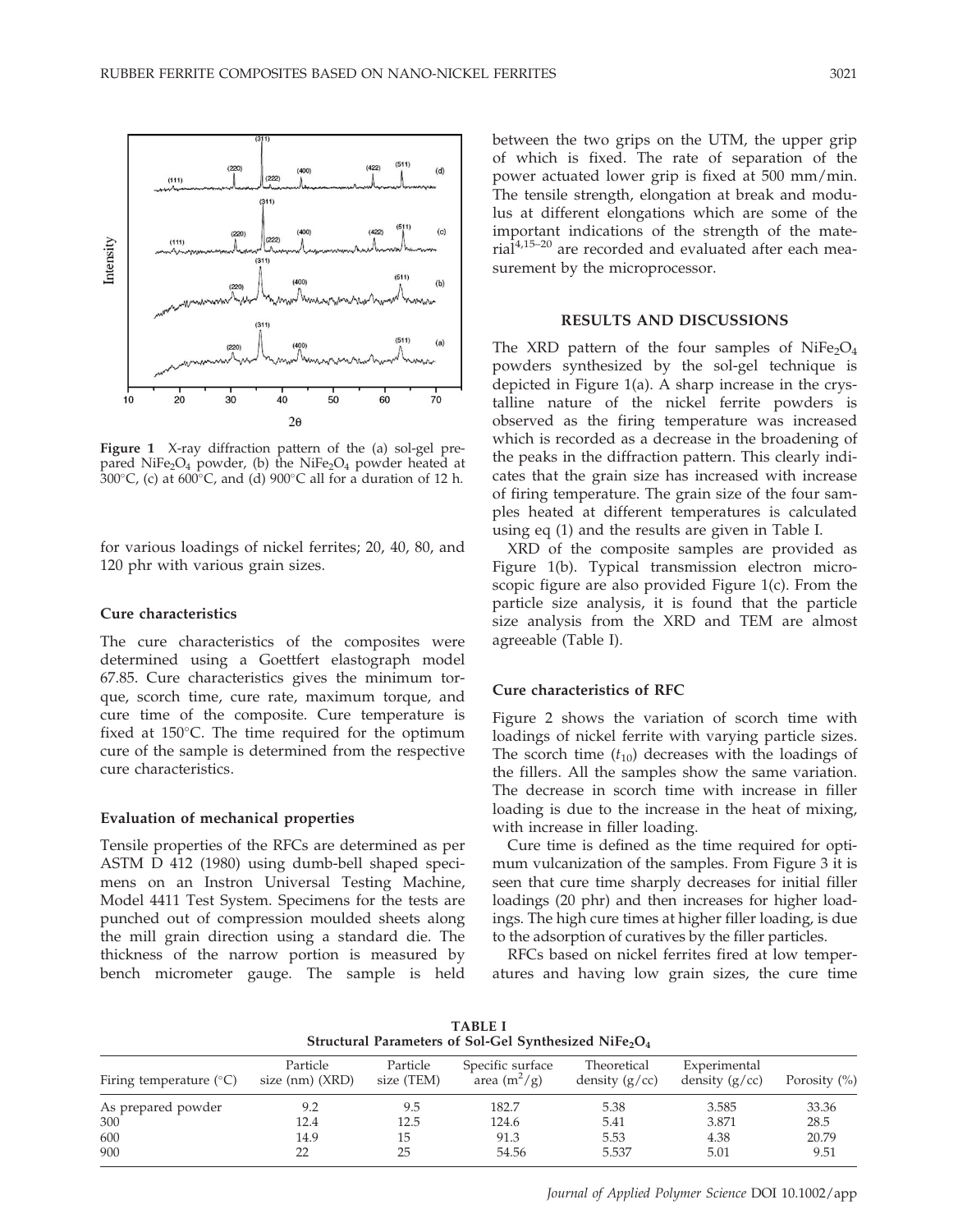

Figure 2 Variation of scorch time with loading of the filler.

increases for higher loadings of fillers. But the change in cure time is only marginal for additional loadings of fillers for higher grain sizes. These observations confirm that fillers of low grain sizes affect the processability of the composite into a certain extent while that of larger grains do not affect the processability of the composites.

Cure time is studied as a function of grain size of nickel ferrite filler and their variation is shown in Figure 4. From the curve it is evident that for fillers having less than 14 nm; the cure time decreases with particle sizes Also for fillers of small grains and for higher loadings, there will be an increasing tendency for agglomeration and this will retard the action of the accelerator and hence the cure time increases.

Figure 5 shows the variation of maximum torque with loadings of the fillers fired at various temperatures. It is observed that the maximum torque increases with loading for almost all composites.



Figure 4 Variation of cure time with grain size of the filler.

Maximum torque gives an indication about the modulus of the compound. It shows an increasing trend with loading. Solomon et al. $^{21}$  obtained the same variation in case of hexagonal ferrites incorporated in nitrile rubber. From Figure 5, it is clear that, for nickel ferrite filler fired at low temperatures, the maximum torque shows an increasing trend.

Minimum torque is an indirect measure of the viscosity of the compound, or it can be generally treated as the measure of the stiffness of the unvulcanised rubber compound at the lowest point of the curve. Variations of minimum torque with loadings of the fillers against varying particle sizes are shown in Figure 6. Minimum torque increases with loadings of the filler.

Variation of minimum torque with grain size of the nickel ferrite is shown in Figure 7. These observations confirm that the addition of nano ferrite in nitrile rubber affect the processability of the



Figure 3 Variation of cure time with loading of filler.



Figure 5 Variation of maximum torque with loading.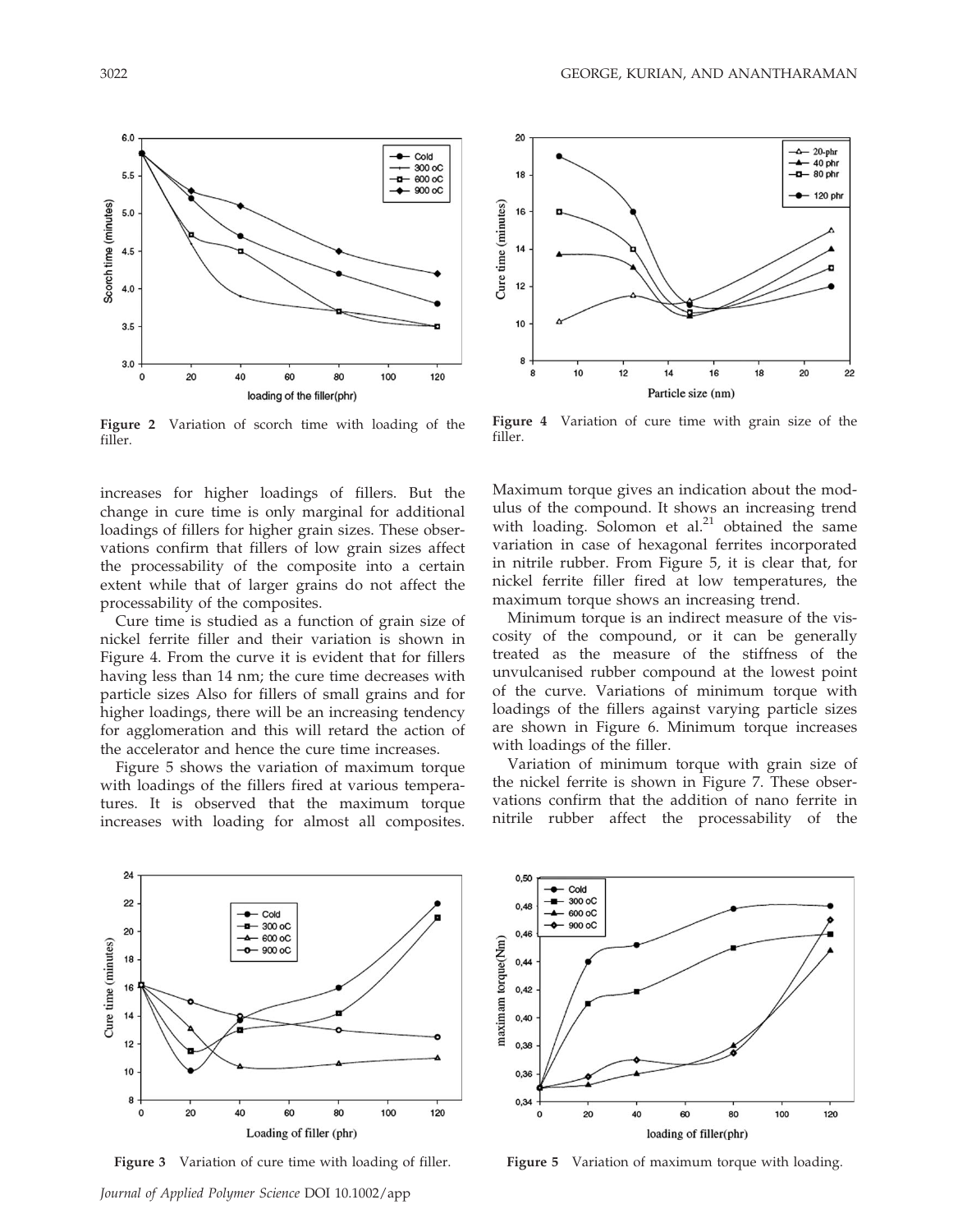

Figure 6 Variation of minimum torque with loading of filler.

composite and thus nano ferrite act as a reinforcement agent for the matrix.

## Mechanical properties

The mechanical properties of the RFCs were determined using an Instron Universal Testing Machine, Model 4500 Test System. Dumbbell shaped specimens were cut from the prepared RFCs containing nickel ferrites of different particle sizes, at loadings of 20, 40, 80, and 120 phr as per ASTM procedure. Parameters namely tensile strength, modulus at different percentages, and elongations at break, which are some of the most important indications of the strength of the material $2^{1,28,29}$  were determined and



Figure 7 Variation of minimum torque with grain size of the filler.



Figure 8 Variation of tensile strength with loading of the filler.

their variation with loading and with grain size were studied.

Variation of tensile strength with loading of nickel ferrite is shown in Figure 8. The tensile strength increases with the loading of Nickel ferrite. The addition of nickel ferrite filler greatly reinforces the nitrile rubber matrixes and showed a maximum reinforcement for the nickel ferrites of small grain size. NBR gum vulcanisate has relatively low tensile strength due to lack of stress induced crystallization, which increases with increasing filler loading. The addition of ferrite filler reinforces the NBR matrix and showed maximum reinforcement for samples fired at low temperature or samples with low grain



Figure 9 Variation of tensile strength with grain size of the filler.

Journal of Applied Polymer Science DOI 10.1002/app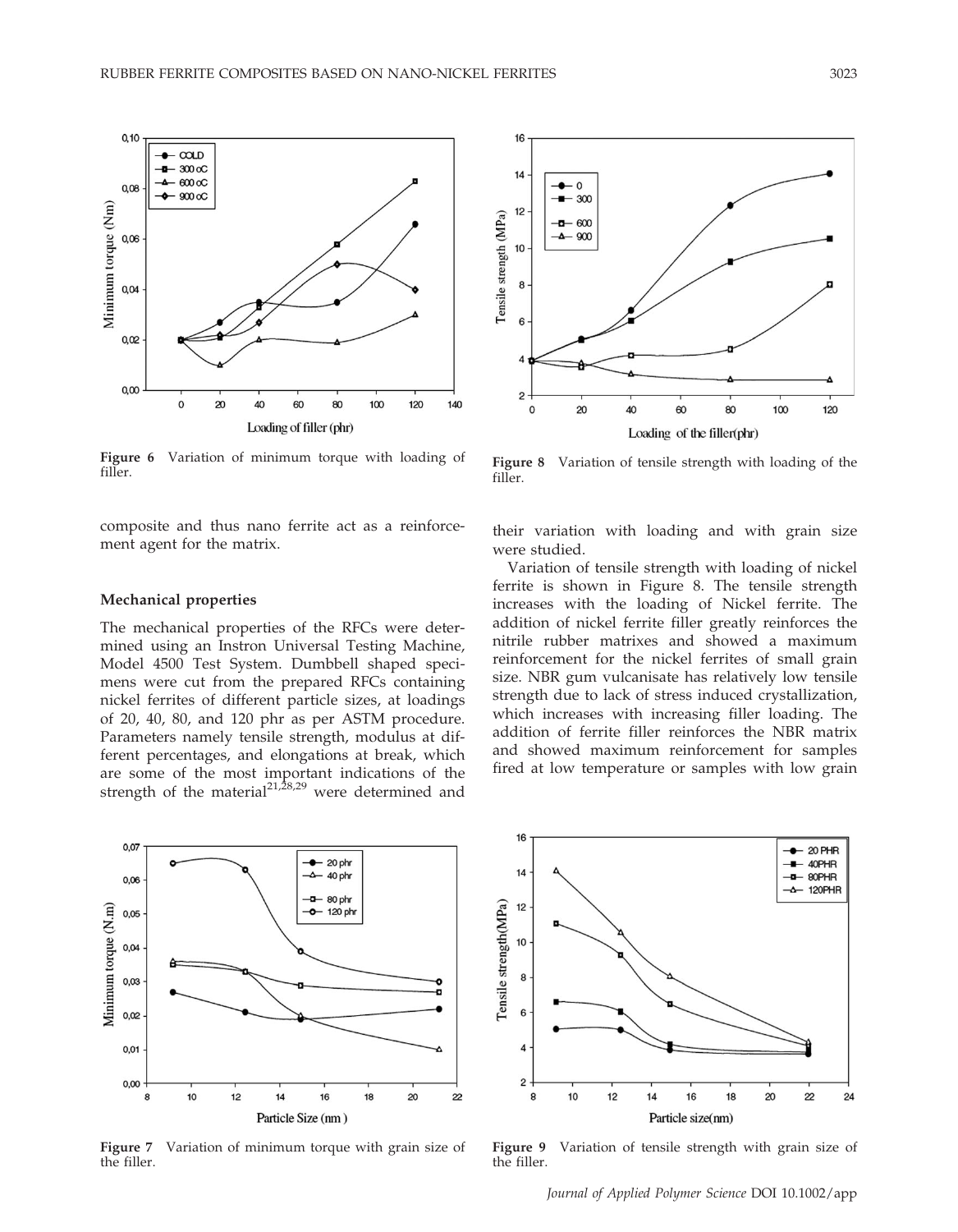

Figure 10 Variation of 100% modulus with loadings of the filler.

size. For higher loadings of nickel ferrite (120 phr) the change in tensile strength is only marginal, which is due to the diminishing volume fraction of the polymer available for wetting the filler particles.

The tensile strength of the RFCs, were studied as a function of grain size of the ferrite filler and their variation is given in Figure 9. Tensile strength of the RFCs, were found to increase with decreasing particle size. As the grain size of the filler decreases, the specific surface area available for wetting with rubber molecules increases; and as a result the reinforcement increases.

As the firing temperature increases, the grain size of the particles increases and the porosity decreases. For samples prepared at low temperatures the porosity is maximum. As the porosity increases the chance of bound rubber formation increases due to the flow of the macro molecules (rubber molecules), and as a result the tensile strength increases.



Figure 11 Variation of 200% modulus with loading of the filler.



Figure 12 Variation of 200% modulus with grain size of the filler.

The modulus of the composites increases with increase in the loading of the filler, which is characteristic of reinforcing filler. Figures 10 and 11 depict the variation of 100% and 200% modulus with loading of the filler. The variation of 200% modulus with particle size is shown in Figure 12.

For fillers fired at low temperatures the elongation at break increases with loadings. But for samples fired at  $900^{\circ}$ C, the elongation at break decreases with loadings. The variation is given in Figure 13. The coarser particles generally decrease the elongation at break.

Elongation at break increases with loadings of the fillers in case of ferrite samples fired at low temperature or fillers having lower particle sizes. For smaller particles, the polymer filler interface will be stress bearing and this will lead to the increase in elongation at break.



Figure 13 Variation of elongation at break with loading of the filler.